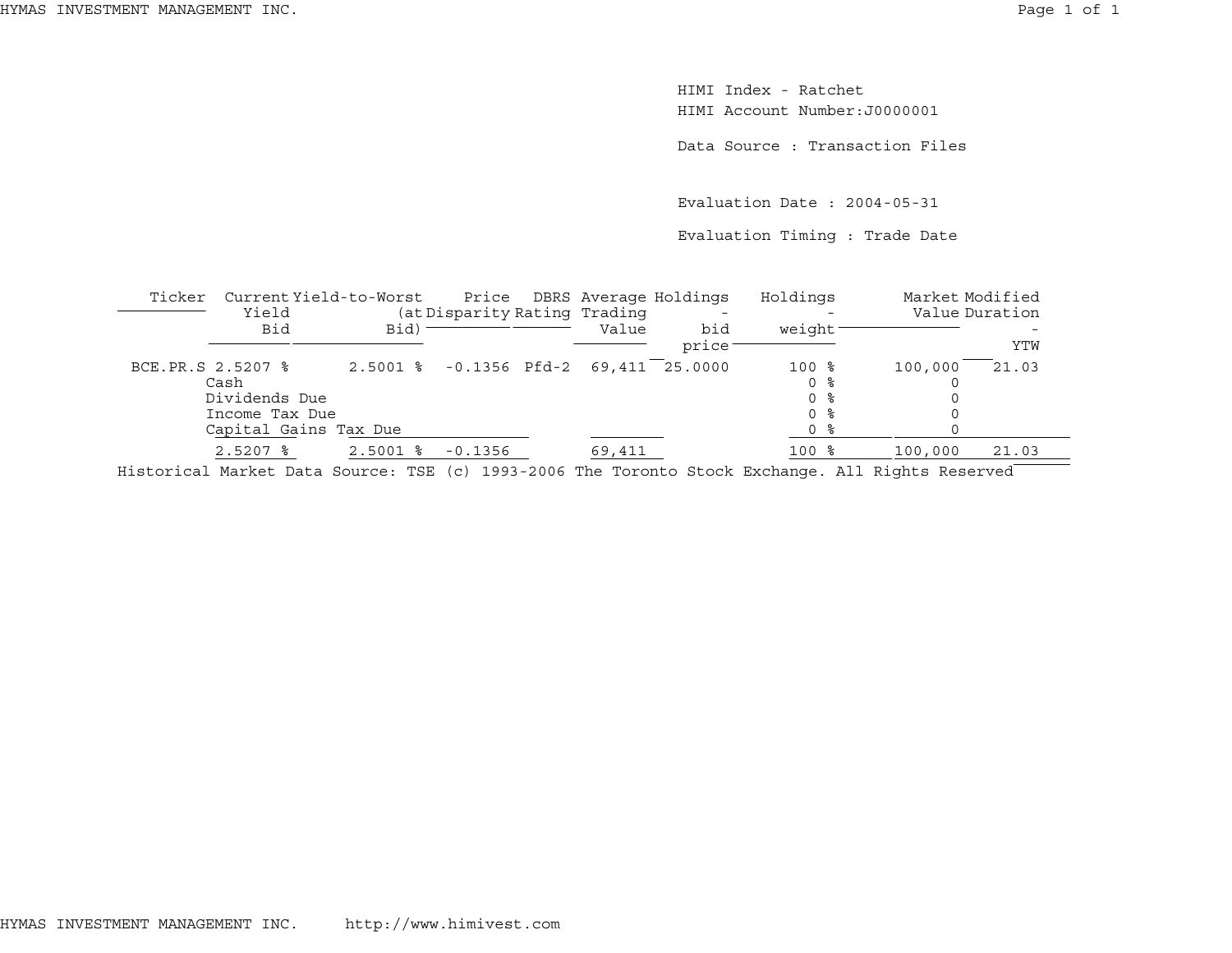HIMI Index - Perpetual (Discount) HIMI Account Number:J0000009

Data Source : Transaction Files

Evaluation Date : 2004-05-31

Evaluation Timing : Trade Date

| Ticker              |                       | Current Yield-to-Worst | Price          |                                       |                | DBRS Average Holdings Holdings |                 | Market Modified |       |
|---------------------|-----------------------|------------------------|----------------|---------------------------------------|----------------|--------------------------------|-----------------|-----------------|-------|
|                     | Yield                 |                        | (at Disparity) |                                       | Rating Trading | $\overline{\phantom{a}}$       | $-$             | Value Duration  |       |
|                     | Bid                   | Bid)                   |                |                                       | Value          | bid                            | weight          |                 |       |
|                     |                       |                        |                |                                       |                | price                          |                 |                 | YTW   |
| PWF.PR.E 5.5758 %   |                       | $5.5547$ $%$           |                | $0.2762$ Pfd-2 (high) n $111,420$     |                | 24.6600                        | $14$ $8$        | 98,640          | 14.33 |
| TCA.PR.X 5.6680 %   |                       | $5.6513$ $%$           | 0.0000         | Pfd-2(low) 150,412                    |                | 49.4000                        | $14$ $8$        | 98,800          | 14.18 |
|                     | W.PR.J 5.6452 %       | $5.7217$ $%$           | $-0.1617$      | Pfd-2(low) 80,901                     |                | 24.8000                        | $14$ $8$        | 99,200          | 14.25 |
| PWF.PR.F 5.2923 %   |                       | $5.3441$ $%$           |                | $-0.6613$ Pfd $-2$ (high) n $290,365$ |                | 24.8000                        | $14$ $8$        | 99,200          | 14.88 |
| POW. PR. B 5.3823 % |                       | $5.4525$ $8$           | $-0.4446$      |                                       | Pfd-2n 222,605 | 24.8500                        | $14 \text{ }$ % | 99,400          | 14.68 |
| POW. PR.A 5.6315 %  |                       | $5.7076$ $\frac{6}{5}$ | 0.4331         |                                       | Pfd-2n 139,103 | 24.8600                        | $14$ $8$        | 99,440          | 14.27 |
|                     | W.PR.H 5.4781 %       | $5.4553$ $\frac{8}{3}$ | $-0.7746$      | Pfd-2(low) 172,876                    |                | 25.1000                        | 14<br>ႜႜ        | 100,400         | 14.41 |
|                     | Cash                  |                        |                |                                       |                |                                | 0 %             | 0               |       |
|                     | Dividends Due         |                        |                |                                       |                |                                | 0 <sup>8</sup>  |                 |       |
|                     | Income Tax Due        |                        |                |                                       |                |                                | 0 %             |                 |       |
|                     | Capital Gains Tax Due |                        |                |                                       |                |                                | 0 %             |                 |       |
|                     | $5.5245$ %            | $5.5551$ $\frac{8}{3}$ | $-0.1918$      |                                       | 166,882        |                                |                 | 100 % 695,080   | 14.43 |
|                     |                       |                        |                |                                       |                |                                |                 |                 |       |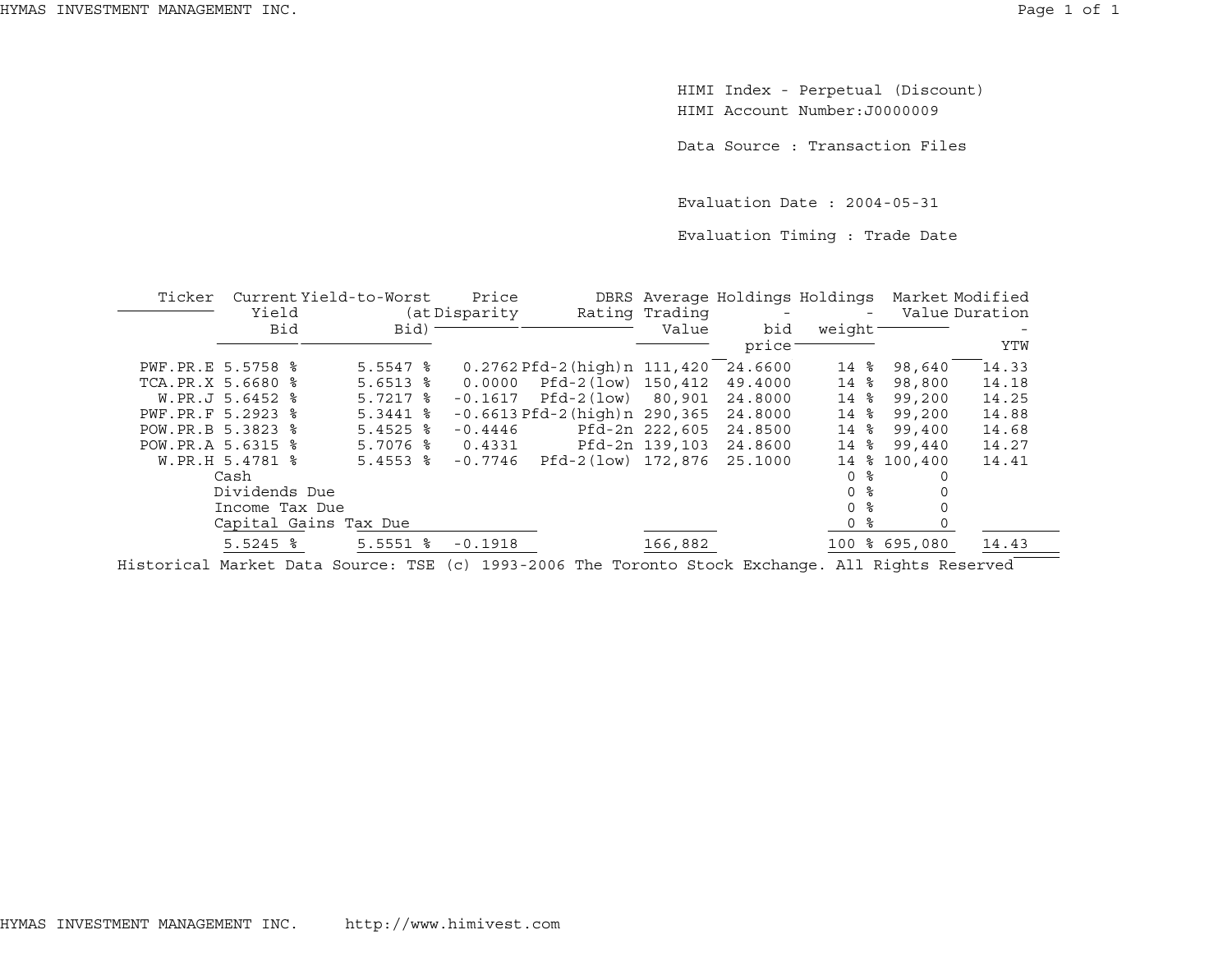HIMI Index - Perpetual (Premium) HIMI Account Number:J0000007

Data Source : Transaction Files

Evaluation Date : 2004-05-31

Evaluation Timing : Trade Date

| Ticker            |                  | Current Yield-to-Worst | Price         |                                   |                |                          | DBRS Average Holdings Holdings |               | Market Modified |
|-------------------|------------------|------------------------|---------------|-----------------------------------|----------------|--------------------------|--------------------------------|---------------|-----------------|
|                   | Yield            |                        | (at Disparity |                                   | Rating Trading | $\overline{\phantom{a}}$ |                                |               | Value Duration  |
|                   | <b>Bid</b>       | Bid)                   |               |                                   | Value          | bid                      | weight                         |               |                 |
|                   |                  |                        |               |                                   |                | price <sup>®</sup>       |                                |               | YTW             |
| TCA.PR.Y 5.6554 % |                  | $5.6371$ %             | 0.0000        | Pfd-2(low) 192,505                |                | 49.5100                  | 4%                             | 99,020        | 14.19           |
| BNS.PR.J 5.2500 % |                  | $5.2080$ %             |               | $-0.7466$ Pfd-1(low)n 301,335     |                | 25.0000                  | ွေ<br>$\overline{4}$           | 100,000       | 14.84           |
|                   | CM.PR.P 5.4978 % | $5.4650$ %             |               | 0.0000 Pfd-1(low)n 258,379        |                | 25.0100                  | နွ<br>$\overline{4}$           | 100,040       | 14.43           |
| PWF.PR.H 5.7408 % |                  | $5.8043$ %             |               | 0.7679 Pfd-2 (high) n 135,906     |                | 25.0400                  | နွ<br>4                        | 100,160       | 14.15           |
| BMO.PR.H 5.2873 % |                  | $5.2165$ %             |               | $-0.7695$ Pfd $-1$ (low)n 245,497 |                | 25.0600                  | 4                              | \$100, 240    | 14.86           |
| POW.PR.C 5.7426 % |                  | 5.7980 %               | 0.5907        |                                   | Pfd-2n 207,022 | 25.2500                  | $\overline{4}$                 | \$101,000     | 6.07            |
| GWO.PR.F 5.8416 % |                  | 5.7164 %               |               | $0.4436$ Pfd-2 (high) n $149,917$ |                | 25.2500                  | 4                              | \$101,000     | 6.64            |
| PWF.PR.G 5.8162 % |                  | $5.7786$ %             |               | 1.0371 Pfd-2(high)n 188,837       |                | 25.3600                  | ႜ<br>4                         | 101,440       | 5.82            |
|                   | RY.PR.O 5.4028 % | $5.0899$ %             |               | $-0.6253$ Pfd-1(low)n 114,977     |                | 25.4500                  | $\overline{4}$                 | \$101,800     | 3.82            |
| PWF.PR.I 5.8824 % |                  | $5.8051$ %             |               | 1.2534 Pfd-2 (high) n 341,472     |                | 25.5000                  | 4                              | \$102,000     | 6.30            |
| ENB.PR.A 5.3816   | နွ               | 4.8543 %               | $-1.6698$     | Pfd-2(low)                        | 63,256         | 25.5500                  | 4                              | \$102,200     | 3.24            |
|                   | CM.PR.E 5.4795 % | 5.3861 %               | $-0.1987$     | Pfd-1(low)n 438,950               |                | 25.5500                  |                                | 4 % 102,200   | 6.71            |
|                   | CU.PR.B 5.8571 % | $5.6589$ $8$           | 0.7255        |                                   | Pfd-2 137,849  | 25.6100                  | 4                              | \$102,440     | 6.40            |
|                   | CM.PR.D 5.6130 % | 5.4894 %               | 0.1363        | Pfd-1(low) 327,154                |                | 25.6100                  | 4                              | \$102,440     | 6.36            |
|                   | CU.PR.A 5.6619 % | $5.4506$ %             | 0.0540        |                                   | Pfd-2 124,223  | 25.6100                  | $\overline{4}$                 | \$102,440     | 6.29            |
|                   | NA.PR.K 5.6995 % | $5.5183$ %             | 0.1531        |                                   | Pfd-2 209,425  | 25.6600                  | 4                              | \$102,640     | 6.39            |
|                   | WN.PR.A 5.6311 % | $5.2529$ $%$           | $-0.9013$     | Pfd-2(low) 157,711                |                | 25.7500                  | $\overline{4}$                 | \$103,000     | 5.51            |
| MMF.PR.C 5.8767 % |                  | $5.6917$ %             | 1.0225        | Pfd-1(low)n 83,886                |                | 25.9500                  | 4                              | \$103,800     | 6.06            |
|                   | CM.PR.C 5.7692 % | $5.4587$ %             | 0.3908        | Pfd-1(low)n 494,999               |                | 26.0000                  | $\overline{4}$                 | \$104,000     | 5.85            |
|                   | CM.PR.B 5.7493 % | 5.3575 %               | 0.4177        | Pfd-1(low) 349,992                |                | 26.0900                  | $\overline{4}$                 | \$104,360     | 5.52            |
|                   | CL.PR.B 5.9524 % | $5.2994$ %             | 0.4607        | Pfd-1(low)n 115,234               |                | 26.2500                  |                                | 4 % 105,000   | 5.49            |
| SLA.PR.E 6.1646 % |                  | $1.2734$ %             | 0.4190        | $Pfd-1$                           | 66,824         | 26.3600                  |                                | 4 % 105,440   | 1.13            |
|                   | RY.PR.S 5.7831 % | $5.1328$ %             |               | 0.2058 Pfd-1(low)n 243,334        |                | 26.3700                  | 4                              | \$105,480     | 5.25            |
|                   | NA.PR.J 6.0218 % | 1.6380 %               | $-0.1204$     |                                   | Pfd-2n 117,303 | 26.5700                  | 4                              | \$106.280     | 1.24            |
| HSB.PR.A 5.8499 % |                  | $2.0454$ %             |               | $-0.2519$ Pfd $-2$ (high)         | 37,870         | 26.7100                  | $\overline{4}$                 | \$106,840     | 1.35            |
|                   | Cash             |                        |               |                                   |                |                          | ႜ<br>$\Omega$                  | $\Omega$      |                 |
|                   | Dividends Due    |                        |               |                                   |                |                          | ್ಠಿ<br>0                       | 0             |                 |
|                   | Income Tax Due   |                        |               |                                   |                |                          | နွ<br>0                        | $\circ$       |                 |
|                   |                  | Capital Gains Tax Due  |               |                                   |                |                          | ್ಠಿ<br>0                       | $\Omega$      |                 |
|                   | 5.7070 %         | 4.9843 %               | 0.1129        |                                   | 203,671        |                          |                                | 100 2,565,260 | 6.89            |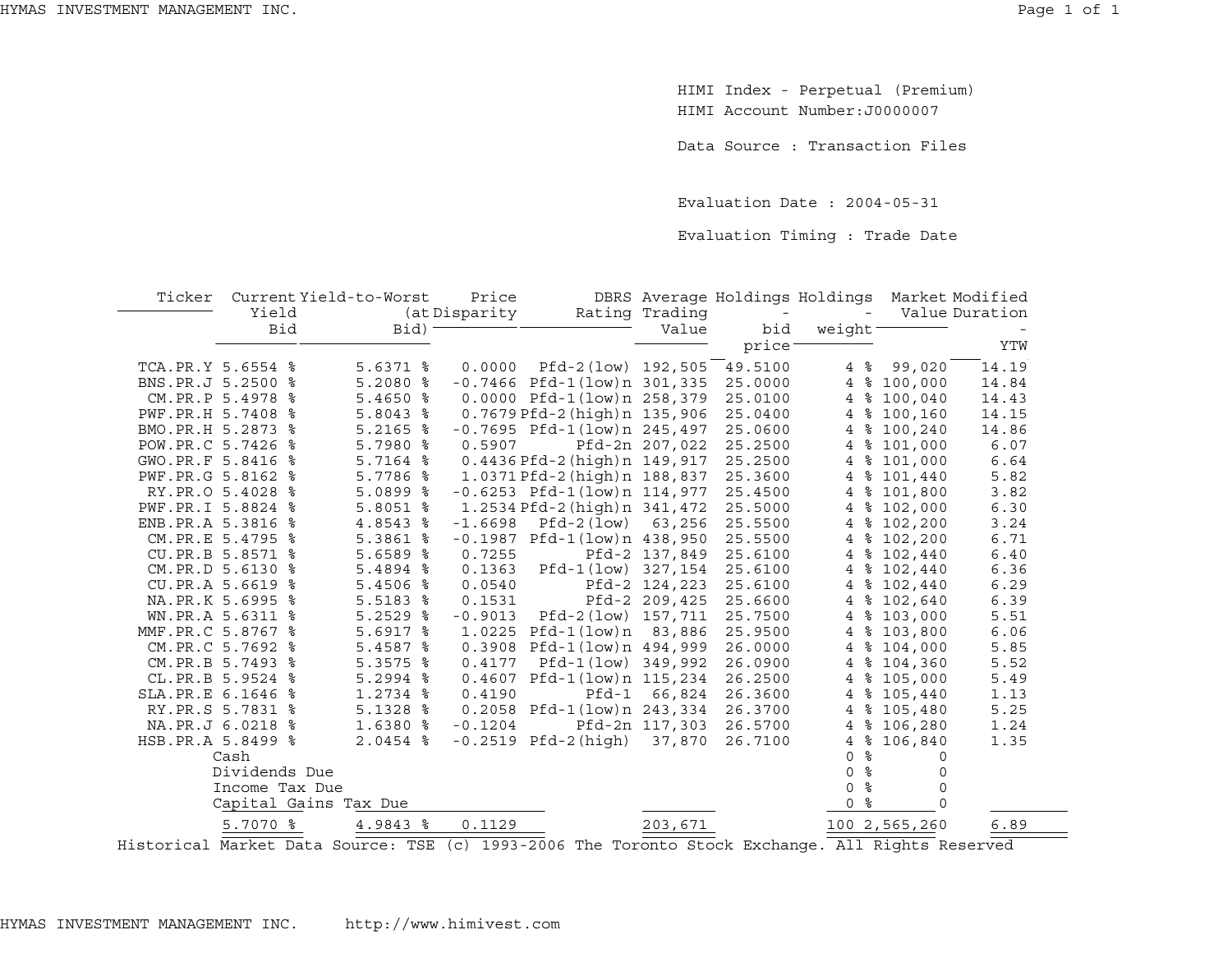HIMI Index - Interest Bearing HIMI Account Number:J0000006

Data Source : Transaction Files

Evaluation Date : 2004-05-31

Evaluation Timing : Trade Date

| Ticker            |                        | Current Yield-to-Worst |  | Price                    | <b>DBRS</b> |                 | Average Holdings Holdings |                 |               | Market Modified |
|-------------------|------------------------|------------------------|--|--------------------------|-------------|-----------------|---------------------------|-----------------|---------------|-----------------|
|                   |                        | Yield                  |  | (at Disparity)<br>Rating |             | Trading         |                           |                 |               | Value Duration  |
|                   | Bid                    | Bid)                   |  |                          |             | Value           | bid                       | weight          |               |                 |
|                   |                        |                        |  |                          |             |                 | price <sup>-</sup>        |                 |               | YTW             |
| ENB.PR.C 7.9650 % |                        | $8.1573$ $\frac{6}{5}$ |  | 1.0997                   | $Pfd-2$     | 118,514         | 25.1100                   | 10              | \$100,440     | 11.11           |
| ENB.PR.B 7.5547 % |                        | 7.7271 %               |  | 0.1655                   | $Pfd-2$     | 119,394         | 25.1500                   | 10 <sub>1</sub> | \$100.600     | 11.58           |
| STW.PR.A 5.9642 % |                        | $6.0781$ %             |  | $-0.6348$ Pfd $-2$ (low) |             | 500,772         | 10.0600                   |                 | 10 % 100,600  | 4.68            |
|                   | MG.PR.A 8.4824 %       | 7.2414 %               |  | 2.0145                   | Pfd-2       | 135,187         | 25.5000                   | 10              | \$102,000     | 0.38            |
| FCN.PR.A 6.1275   | ႜ                      | $5.2294$ %             |  | $-0.9688$                |             | Pfd-2 1,287,464 | 10.2000                   | 10              | \$102,000     | 0.88            |
| ECA.PR.A 8.2943   | ္ဂ                     | $4.6309$ %             |  | 1.4483                   | $Pfd-2$     | 201,000         | 25.6200                   | 10              | \$102,480     | 0.27            |
| FCF.PR.A 5.7143 % |                        | $-9.5250$ %            |  | $-1.1206$                | $Pfd-2$     | 55,485          | 10.5000                   | 10              | \$105,000     | 0.25            |
| BNN.PR.T 7.8509 % |                        | $6.8304$ %             |  | $-0.2271$ Pfd $-2$ (low) |             | 127,752         | 26.4300                   | 10              | \$105.720     | 2.74            |
| BNN.PR.S 7.8744 % |                        | $6.4956$ 8             |  | $-0.2455$ Pfd $-2$ (low) |             | 91,503          | 26.5100                   | 10 <sub>1</sub> | \$106,040     | 2.35            |
| ENB.PR.D 7.3308 % |                        | $5.8545$ %             |  | $-1.4347$                | Pfd-2       | 152,558         | 26.6000                   | 10              | \$106,400     | 2.48            |
|                   | Cash                   |                        |  |                          |             |                 |                           | $\Omega$        | °             |                 |
|                   | Dividends Due          |                        |  |                          |             |                 |                           | $\Omega$        | နွ            |                 |
|                   | Income Tax Due         |                        |  |                          |             |                 |                           | $\Omega$        | နွ            |                 |
|                   |                        | Capital Gains Tax Due  |  |                          |             |                 |                           | ႜ<br>$\circ$    |               |                 |
|                   | $7.3163$ $\frac{6}{5}$ | 4.8371 %               |  | $-0.0020$                |             | 276,616         |                           |                 | 100 1,031,280 | 3.62            |
|                   |                        |                        |  |                          |             |                 |                           |                 |               |                 |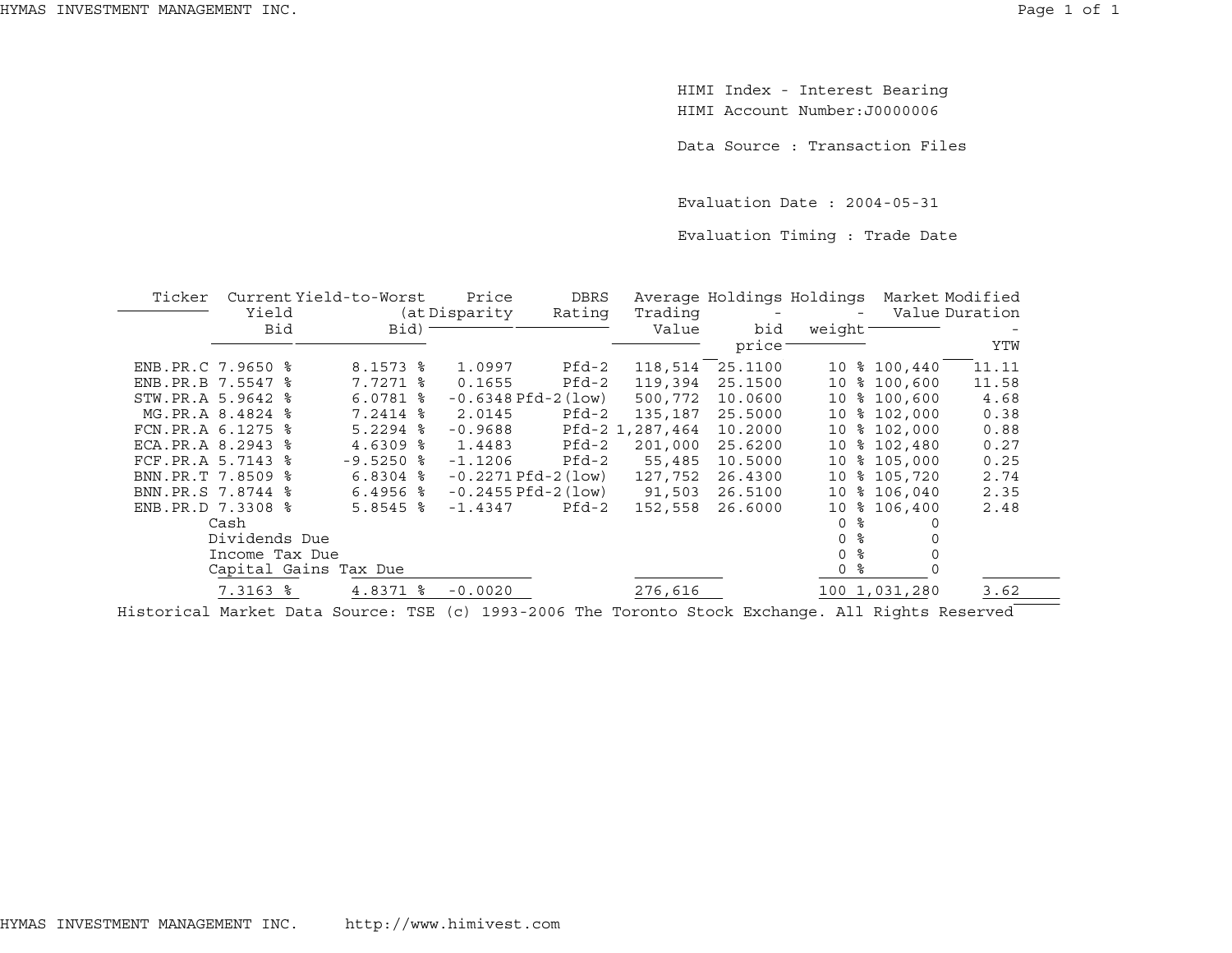$\overline{a}$ 

HIMI Index - Split Share HIMI Account Number:J0000005

Data Source : Transaction Files

Evaluation Date : 2004-05-31

Evaluation Timing : Trade Date

| Ticker            |                   | Current Yield-to-Worst | Price         | DBRS                |                 | Average Holdings Holdings |                     |               | Market Modified |
|-------------------|-------------------|------------------------|---------------|---------------------|-----------------|---------------------------|---------------------|---------------|-----------------|
|                   | Yield             |                        | (at Disparity | Rating              | Trading         |                           |                     |               | Value Duration  |
|                   | Bid               | Bid)                   |               |                     | Value           | bid                       | weight <sup>-</sup> |               |                 |
|                   |                   |                        |               |                     |                 | price                     |                     |               | YTW             |
| BNA.PR.B 4.9903 % |                   | $5.0618$ %             | $-0.3082$     |                     | Pfd-2 3,888,512 | 24.8000                   | ႜ<br>6              | 99,200        | 8.90            |
| CGI.PR.B 4.6186 % |                   | 4.5647<br>ႜ            | $-0.4667$     | $Pfd-1$             | 101,034         | 25.1700                   | 6<br>ႜ              | 100,680       | 7.85            |
|                   | FBS.PR.A 5.4091 % | 2.4154 %               |               | $0.0000Pfd-2(high)$ | 34,815          | 25.4200                   | 7<br>ႜ              | 101,680       | 0.61            |
| ASC.PR.A 5.1220 % |                   | 4.8281 %               | 0.0935        | Pfd-2               | 504,300         | 10.2500                   | 7                   | \$102,500     | 5.86            |
| ABK.PR.C 4.8710 % |                   | 1.7385 %               | $-1.0426$     | $Pfd-2$             | 49,328          | 62.4100                   | 7                   | \$102,664     | 0.84            |
| DIV.PR.A 5.6093 % |                   | $5.2296$ %             | 0.1320        | $Pfd-2$             | 53,834          | 25.8500                   | 7                   | \$103,400     | 1.57            |
| PAY.PR.A 5.3191 % |                   | 4.6413<br>ႜ            | 0.5754        | $Pfd-1 (low)$       | 36,084          | 25.8500                   | 7                   | \$103,400     | 3.73            |
| BNA.PR.A 6.0278 % |                   | $5.5718$ %             | 0.6479        | $Pfd-2$             | 69,365          | 25.9200                   | 7                   | \$103,680     | 5.23            |
| DFN.PR.A 5.0481 % |                   | 4.4433<br>ႜ            | 0.0308        |                     | Pfd-2 1,483,038 | 10.4000                   | 7                   | \$104,000     | 4.80            |
| CVF.PR.A 5.7537 % |                   | 4.5790 %               | 0.1805        | $Pfd-2$             | 39,777          | 26.0700                   | 7                   | \$104,280     | 0.65            |
| WFS.PR.A 5.0239 % |                   | 4.7785 %               | 0.0000        |                     | Pfd-2 1,469,093 | 10.4500                   | 7                   | \$104,500     | 5.82            |
| FTN.PR.A 5.0191 % |                   | 4.1314 %               | 0.0000        | $Pfd-2$             | 251,716         | 10.4600                   | 7                   | \$104,600     | 4.03            |
| CAC.PR.A 5.1409 % |                   | $3.9925$ $%$           | 0.0063        | $Pfd-1$             | 29,274          | 26.2600                   | 7                   | \$105,040     | 2.82            |
| PIC.PR.A 5.4041 % |                   | 4.7062 %               | 0.0000        | $Pfd-2$             | 155,855         | 15.9600                   | 7                   | \$106,405     | 5.36            |
| DCF.PR.A 6.5666 % |                   | $-9.3687$ &            | 0.0759        | $Pfd-2$             | 24,376          | 26.6500                   | 7                   | \$106,600     | 0.08            |
|                   | Cash              |                        |               |                     |                 |                           | ⊱<br>$\Omega$       |               |                 |
|                   | Dividends Due     |                        |               |                     |                 |                           | ⊱<br>$\Omega$       |               |                 |
|                   | Income Tax Due    |                        |               |                     |                 |                           | နွ<br>$\Omega$      |               |                 |
|                   |                   | Capital Gains Tax Due  |               |                     |                 |                           | ႜ<br>0              |               |                 |
|                   | $5.3330$ $8$      | $3.3952$ $8$           | $-0.0025$     |                     | 536,630         |                           |                     | 100 1,552,630 | 3.85            |
|                   |                   |                        |               |                     |                 |                           |                     |               |                 |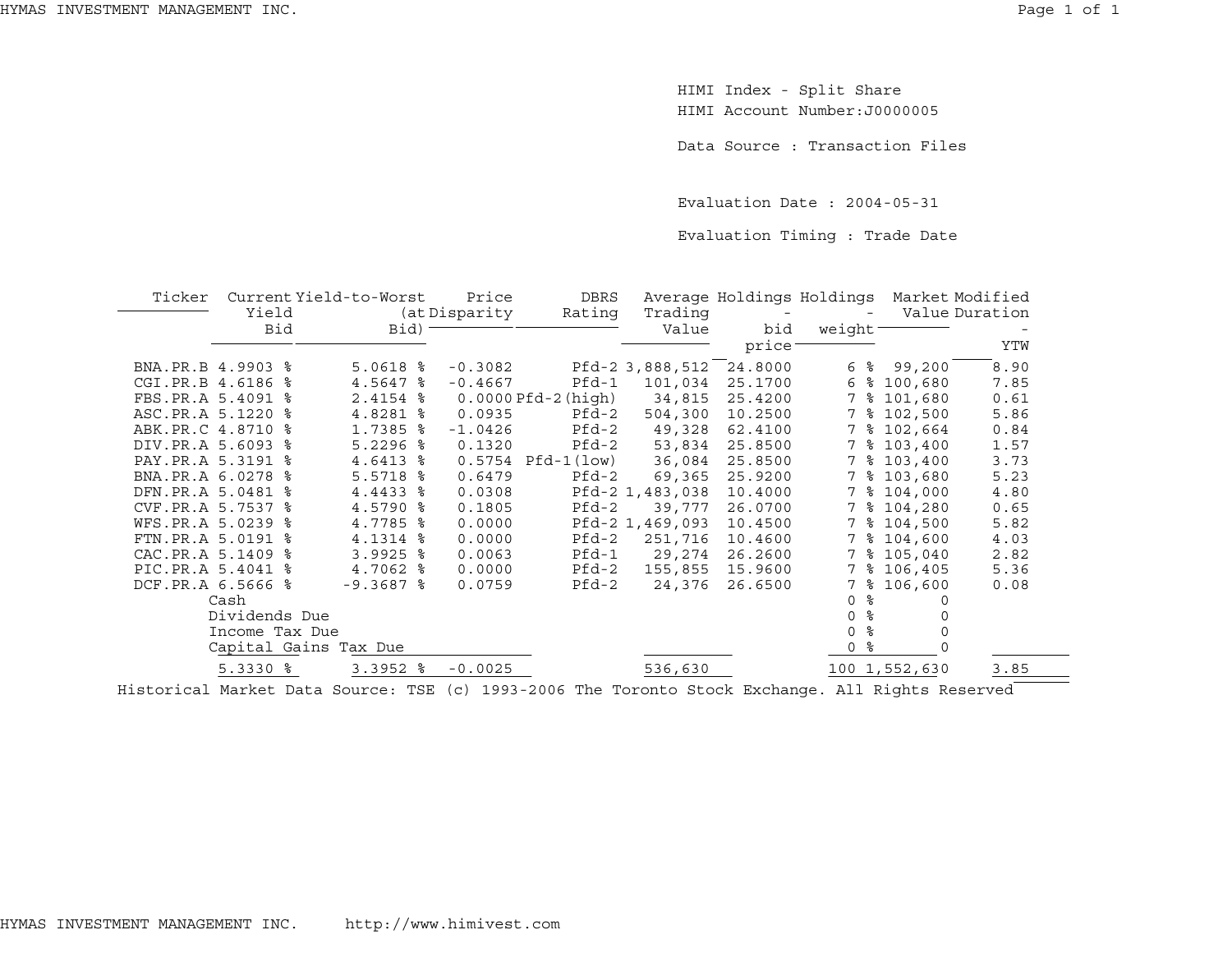HIMI Index - Op Ret HIMI Account Number:J0000004

Data Source : Transaction Files

Evaluation Date : 2004-05-31

Evaluation Timing : Trade Date

| Ticker                | Current Yield-to-Worst | Price           |                                       |                | DBRS Average Holdings Holdings |                          |               | Market Modified |
|-----------------------|------------------------|-----------------|---------------------------------------|----------------|--------------------------------|--------------------------|---------------|-----------------|
| Yield                 |                        | (at Disparity   |                                       | Rating Trading |                                | $\overline{\phantom{0}}$ |               | Value Duration  |
| Bid                   | $Bid)$ =               |                 |                                       | Value          | bid                            | weight $-$               |               |                 |
|                       |                        |                 |                                       |                | price                          |                          |               | YTW             |
| MFC.PR.A 4.1231 %     | 4.1580 %               |                 | $-0.8962$ Pfd $-1$ (low)n 788,086     |                | 24.8600                        | $4\degree$               | 99,440        | 9.18            |
| BMO.PR.F 5.3903 %     | 2.5958 %               |                 | 0.5303 Pfd-1(low)n                    | 69,512         | 25.7500                        | $\overline{4}$           | \$103,000     | 0.31            |
| RY.PR.K 4.5543 %      | $3.7691$ %             | $-0.0805$       | Pfd-1(low) 129,029                    |                | 25.8000                        | $\overline{4}$           | \$103,200     | 1.27            |
| BNN.PR.J 5.2023 %     | $5.1393$ $8$           |                 | $0.3811$ Pfd-2(low) 259,641           |                | 25.9500                        | ႜ<br>4                   | 103,800       | 9.68            |
| TD.PR.N 4.4231 %      | 4.1636 %               |                 | $-0.7167$ Pfd $-1$ (low)n 218,008     |                | 26.0000                        | $\overline{4}$           | \$104,000     | 7.79            |
| GWO.PR.E 4.5175 %     | 3.9870 %               |                 | $-0.9841Pfd-2(hiqh)n 134,700$         |                | 26.0100                        | 4                        | \$104,040     | 5.93            |
| CM.PR.M 5.3972 %      | 3.7069 %               |                 | 0.2579 Pfd-1(low)n 54,483             |                | 26.1800                        | 5                        | \$104,720     | 1.20            |
| TD.PR.M 4.4847 %      | 4.1526 %               |                 | $-0.6944$ Pfd-1(low) 183,358          |                | 26.2000                        | 5                        | \$104,800     | 7.60            |
| BNN.PR.I 5.2481 %     | $5.0189$ %             | 0.4154          | Pfd-2(low) 142,110                    |                | 26.2000                        | 5                        | \$104,800     | 7.40            |
| PWF.PR.J 4.4558 %     | $4.0529$ %             |                 | $-0.9986$ Pfd $-2$ (high) n $135,860$ |                | 26.3700                        | 5                        | \$105,480     | 7.45            |
| BMO.PR.I 4.5015 %     | $2.4563$ $8$           |                 | $-0.7701$ Pfd-1(low)n 220,755         |                | 26.3800                        | 5                        | \$105,520     | 1.51            |
| GWO.PR.X 4.5455 %     | 4.0467 %               |                 | $-0.8380$ Pfd $-2$ (high) n $750,246$ |                | 26.4000                        | 5                        | \$105,600     | 7.59            |
| TD.PR.J 4.8259 %      | $3.5725$ $%$           |                 | $-0.3812$ Pfd $-1$ (low)n 156,829     |                | 26.4200                        | 5                        | \$105,680     | 1.43            |
| CM.PR.R 4.6559 %      | 4.0586 %               |                 | $-0.7664$ Pfd $-1$ (low)n 88,229      |                | 26.5900                        | 5                        | \$106,360     | 3.61            |
| BMO.PR.G 4.5028 %     | 1.3036 %               |                 | $-1.1046$ Pfd $-1$ (low)n 162,392     |                | 26.6500                        | 5                        | \$106,600     | 1.28            |
| PWF.PR.D 4.8598 %     | 4.2558 %               |                 | $-0.4970$ Pfd $-2$ (high) n           | 56,738         | 26.7500                        | 5                        | \$107,000     | 3.19            |
| BNN.PR.H 5.3538 %     | 4.7669 %               | 0.0000          | Pfd-2(low) 216,092                    |                | 26.8500                        | 5                        | \$107,400     | 3.87            |
| WN.PR.B 4.7952 %      | $3.7461$ %             |                 | $-0.1567$ Pfd $-2(1ow)$               | 94,044         | 26.8500                        | 5                        | \$107,400     | 4.45            |
| CM.PR.A 4.9257 %      | 3.9370 %               |                 | $-0.4315$ Pfd $-1$ (low)n 117,503     |                | 26.9000                        | 5                        | \$107,600     | 3.19            |
| CM.PR.T 5.5535 %      | $3.0324$ %             |                 | $0.0000$ Pfd-1 $(low)$ n              | 94,916         | 27.0100                        | 5                        | \$108,040     | 1.20            |
| ACO.PR.A 5.2464 %     | $4.2485$ %             | $-0.4665$       | Pfd-2(low)                            | 56,921         | 27.4000                        | 5                        | \$109,600     | 4.06            |
| IGI.PR.A 5.2349 %     | 4.2381 %               | $-0.3473$       |                                       | Pfd-2n 291,680 | 27.4600                        | ಿ<br>5                   | 109,840       | 4.52            |
| Cash                  |                        |                 |                                       |                |                                | $\Omega$<br>⊱            | $\Omega$      |                 |
| Dividends Due         |                        |                 |                                       |                |                                | ್ಯ<br>$\Omega$           | 0             |                 |
| Income Tax Due        |                        |                 |                                       |                |                                | နွ<br>$\Omega$           | $\mathbf 0$   |                 |
| Capital Gains Tax Due |                        |                 |                                       |                |                                | ಿ<br>0                   | $\Omega$      |                 |
| 4.8584 %              | $3.8361$ %             | $-0.3885$       |                                       | 199,219        |                                |                          | 100 2,323,920 | 4.42            |
|                       |                        | ___ _ _ _ _ _ _ |                                       |                |                                | --- - - -                |               |                 |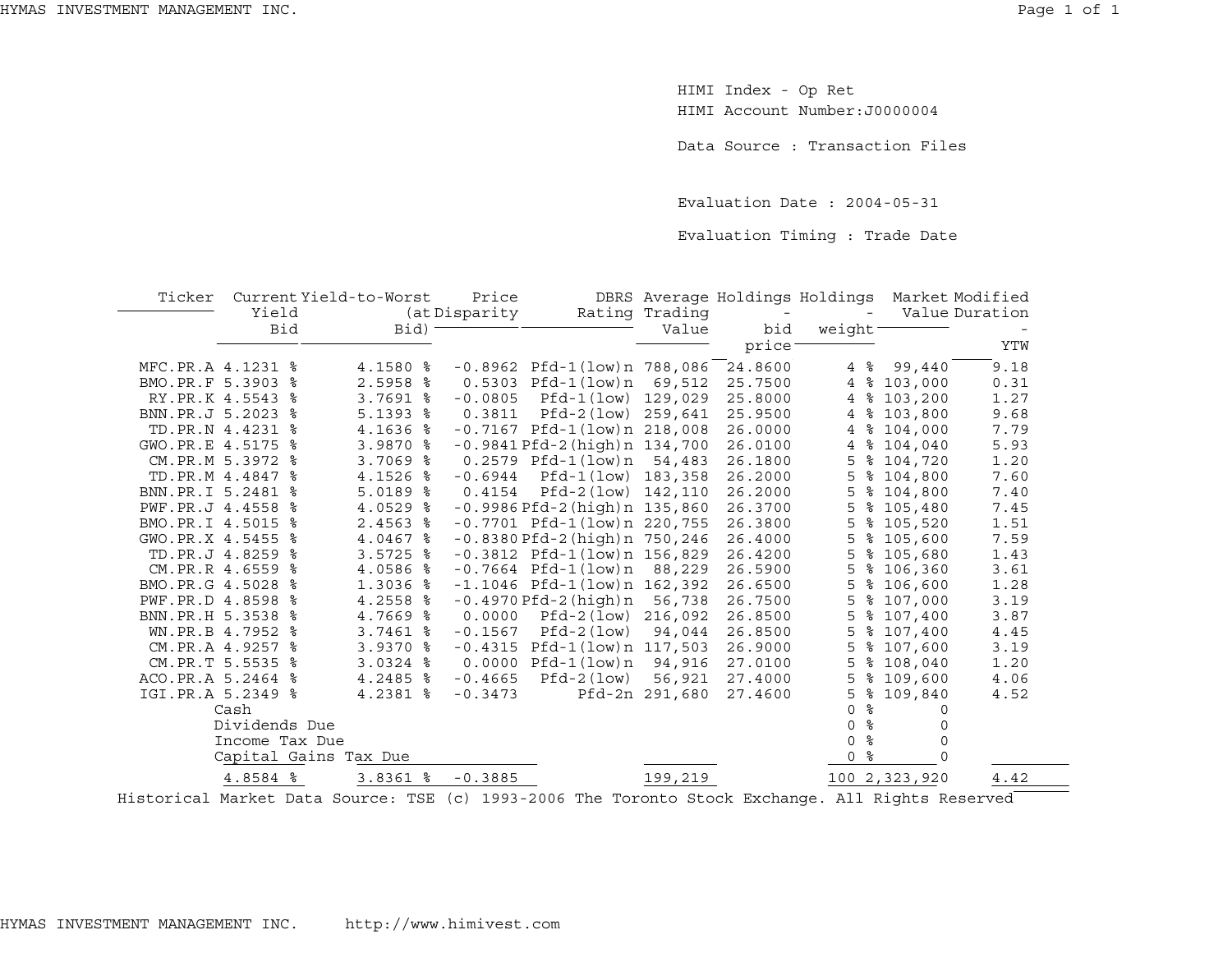HIMI Index - FloaterHIMI Account Number:J0000003

Data Source : Transaction Files

Evaluation Date : 2004-05-31

Evaluation Timing : Trade Date

| Ticker             |                | Current Yield-to-Worst | Price          |                          |                | DBRS Average Holdings Holdings |                 | Market Modified |                |
|--------------------|----------------|------------------------|----------------|--------------------------|----------------|--------------------------------|-----------------|-----------------|----------------|
|                    | Yield          |                        | (at Disparity) |                          | Rating Trading |                                |                 |                 | Value Duration |
|                    | Bid            | Bid)                   |                |                          | Value          | bid                            | weight          |                 |                |
|                    |                |                        |                |                          |                | price                          |                 |                 | YTW            |
| BNF.PR.A 2.8165 %  |                | $2.8150$ %             |                | $0.6726$ Pfd-2 $(low)$   | 72,672         | 23.3000                        | 13<br>ႜ         | 93,200          | 20.06          |
| BNN.PR.B 2.8165 %  |                | $2.8150$ %             |                | $0.7726$ Pfd-2 $(low)$   | 427,105        | 23.3000                        | 13<br>ႜ         | 93,200          | 20.06          |
| AL. PR. F 2.8571 % |                | $2.8475$ $\frac{6}{5}$ |                | $0.0916$ Pfd-2 $(low)$   | 43,273         | 24.6100                        | $14 \text{ }$ % | 98,440          | 20.02          |
| PWF.PR.A 2.6387 %  |                | $2.6274$ $\approx$     |                | $0.7865$ Pfd-2 (high)    | 72,758         | 24.8700                        | 14<br>ႜ         | 99,480          | 20.63          |
| TOC.PR.B 2.6303 %  |                | $2.4524$ $%$           |                | $-0.5314$ Pfd $-2$ (low) | 48,531         | 24.9500                        | ႜ<br>14         | 99,800          | 0.08           |
| CM.PR.N 5.2666 %   |                | $3.2901$ $\frac{6}{5}$ |                | $0.4253$ Pfd-1(low)n     | 21,891         | 25.8800                        | 15              | \$103,520       | 0.49           |
| AL. PR.E 3.5851 %  |                | $-47.8999$ $8$         |                | $0.4448$ Pfd-2 $(low)$   | 65,158         | 26.1500                        | 15              | \$104,600       | 0.09           |
|                    | Cash           |                        |                |                          |                |                                | ু<br>$\Omega$   |                 |                |
|                    | Dividends Due  |                        |                |                          |                |                                | ႜ<br>$\Omega$   |                 |                |
|                    | Income Tax Due |                        |                |                          |                |                                | ႜ<br>$\Omega$   |                 |                |
|                    |                | Capital Gains Tax Due  |                |                          |                |                                | 0 %             |                 |                |
|                    | $3.2524$ $%$   | $-4.8518$ %            | 0.3748         |                          | 104,013        |                                |                 | 100 % 692,240   | 11.31          |